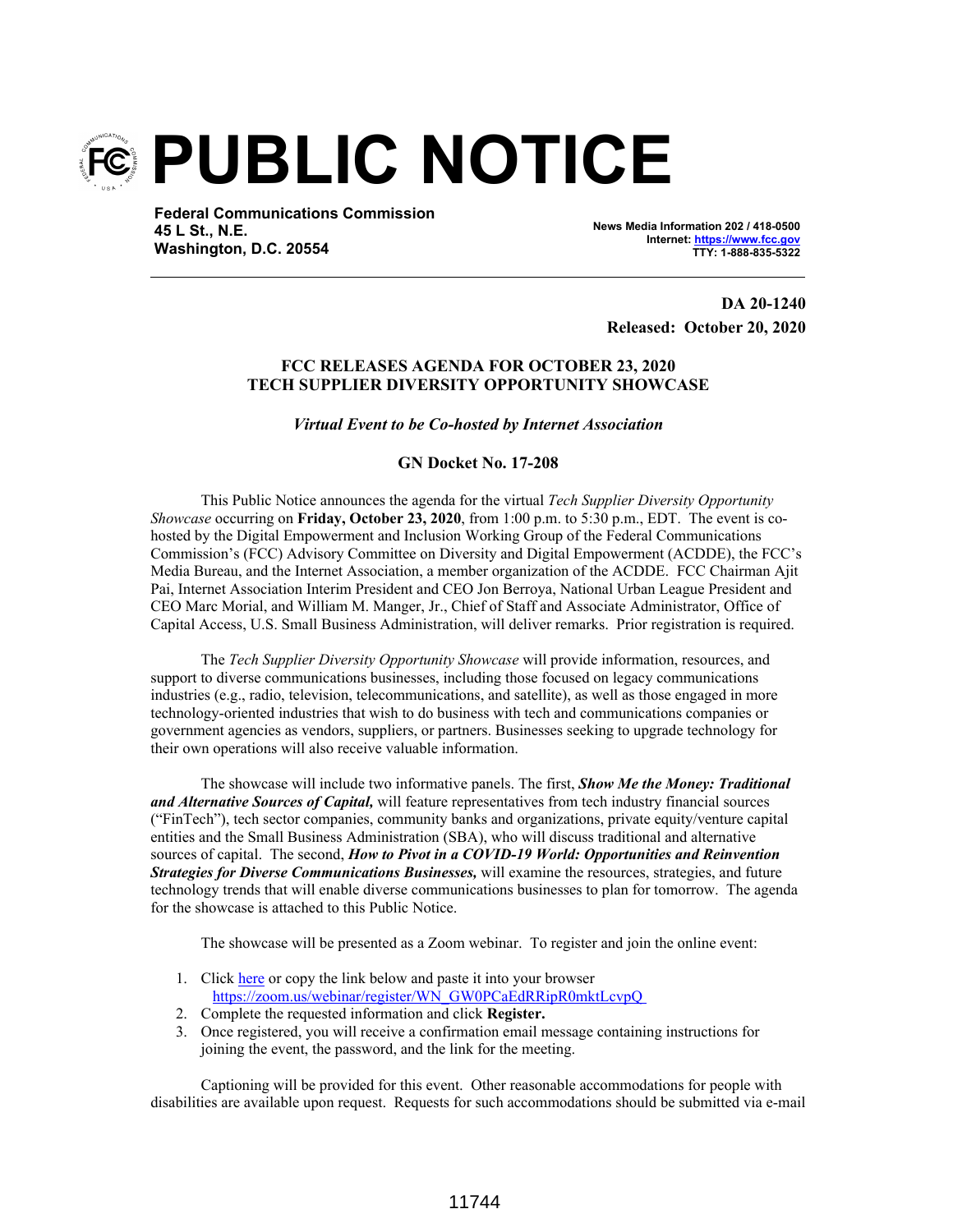to fcc504@fcc.gov or by calling the Consumer & Governmental Affairs Bureau at  $(202)$  418-0530 (voice), (202) 418-0432 (TTY). Such requests should include a detailed description of the accommodation needed. In addition, please include a way for the FCC to contact the requester if more information is needed to fill the request. Please allow at least five days' advance notice for accommodation requests; last minute requests will be accepted but may not be possible to accommodate.

More information about the ACDDE is available at https://www.fcc.gov/advisory-committeediversity-and-digital-enpowerment. You may also contact Jamila Bess Johnson, the Designated Federal Officer for the Advisory Committee on Diversity and Digital Empowerment, at (202) 418-2608, or Jamila-Bess.Johnson@fcc.gov; or Julie Saulnier, Deputy Designated Federal Officer, at (202) 418-1598, or Julie.Saulnier@fcc.gov; or Jamile Kadre, Deputy Designated Federal Officer, at (202) 418-2245 or Jamile.Kadre@fcc.gov.

**– FCC –**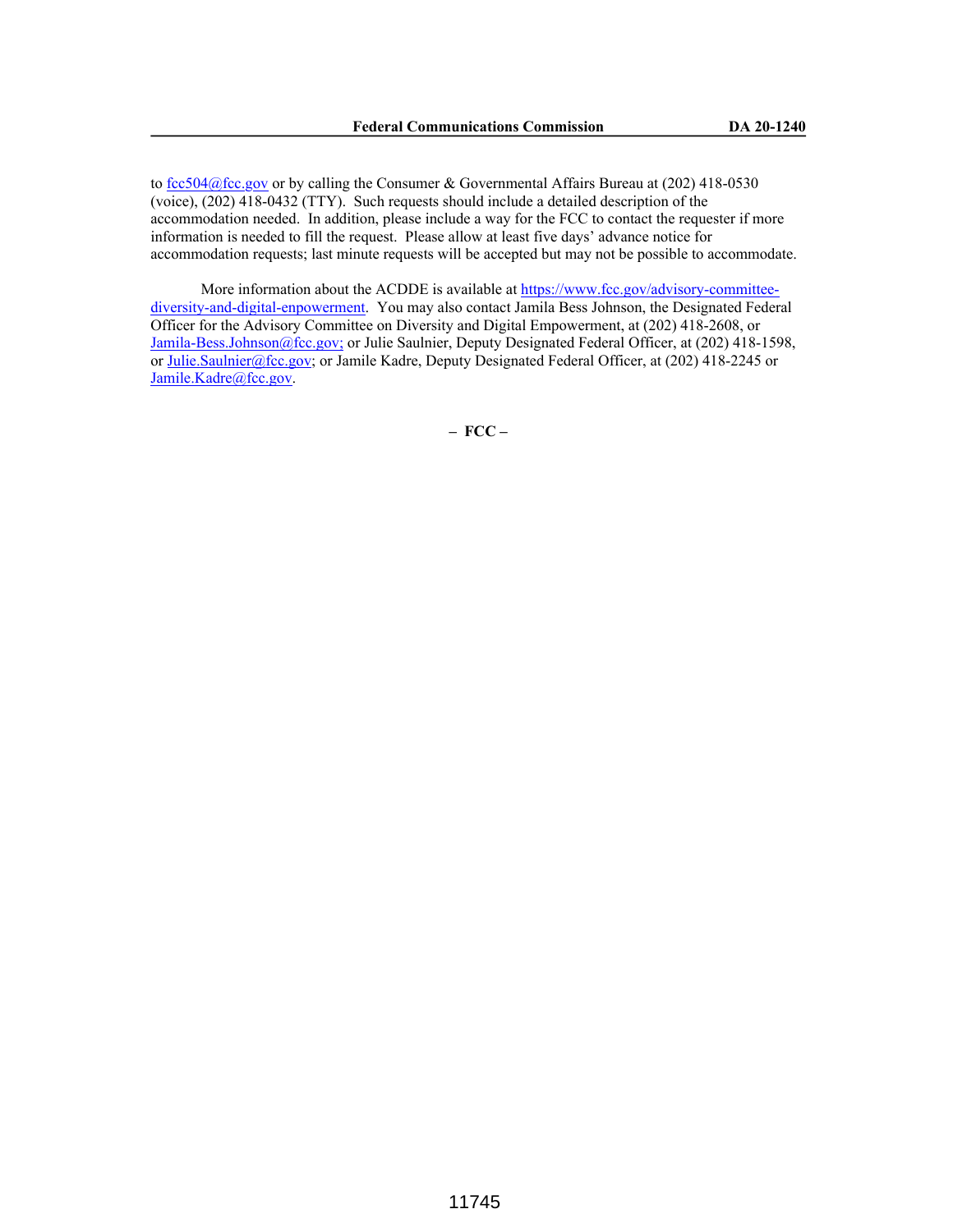## **APPENDIX**



## *TECHNOLOGY SUPPLIER DIVERSITY OPPORTUNITY SHOWCASE*

## **CO-SPONSORED BY THE MEDIA BUREAU FEDERAL COMMUNICATIONS COMMISSION, INTERNET ASSOCIATION, AND THE DIGITAL EMPOWERMENT AND INCLUSION WORKING GROUP OF THE ADVISORY COMMITTEE ON DIVERSITY AND DIGITAL EMPOWERMENT**

**October 23, 2020 1:00 p.m. – 5:30 p.m.**

# **VIRTUAL AGENDA**

1:00 pm: **Welcome** 

Rudy Brioché, Vice President and Policy Counsel, Global Public Policy Comcast Corporation Chair, Digital Empowerment and Inclusion Working Group

Sanford S. Williams, Director FCC Office of Communications Business Opportunities

FCC Chairman Ajit Pai

Anna M. Gomez, Partner, Wiley Rein LLP Representing Hispanic National Bar Association Chair, Advisory Committee on Diversity and Digital Empowerment

Jon Berroya, Interim CEO and President Internet Association

S. Jenell Trigg, Esq., Member, Lerman Senter PLLC Representing Wireless Internet Service Providers Association Co-Lead, Digital Empowerment Subgroup, Digital Empowerment and Inclusion Working Group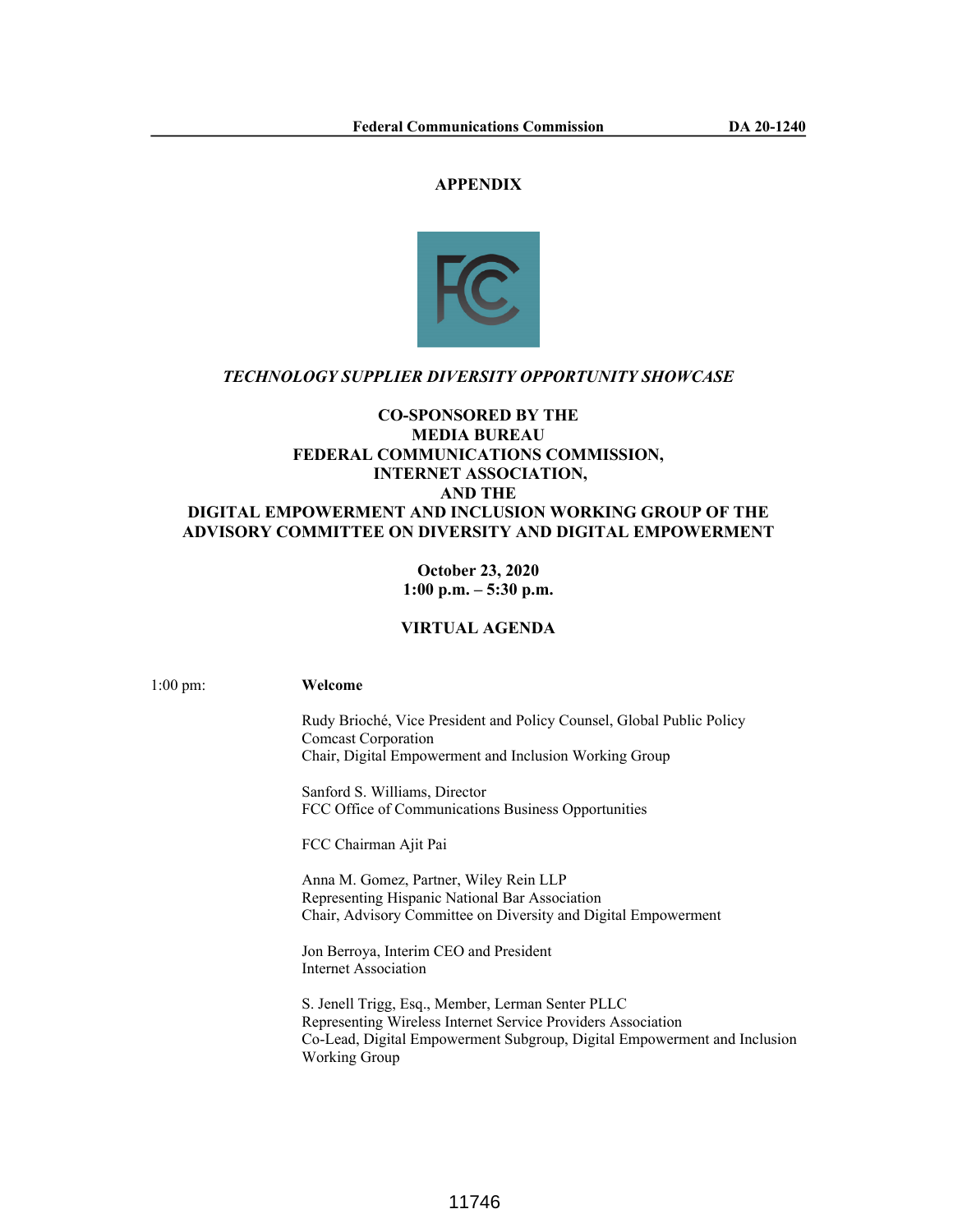| $1:25$ pm:          | Session I: Show Me the Money! Traditional and Alternative Sources of<br>Capital                                                                                                                                         |
|---------------------|-------------------------------------------------------------------------------------------------------------------------------------------------------------------------------------------------------------------------|
|                     | Moderator                                                                                                                                                                                                               |
|                     | Clint Odom, Senior Vice President for Policy and Advocacy<br>and Washington Bureau Executive Director<br>National Urban League<br>Member, Startup Subgroup, Diversity in the Tech Sector Working Group,<br><b>ACDDE</b> |
|                     | <b>Remarks</b>                                                                                                                                                                                                          |
|                     | William M. Manger, Jr., Chief of Staff and Associate Administrator<br>Office of Capital Access, US Small Business Administration                                                                                        |
|                     | <b>Panelists</b>                                                                                                                                                                                                        |
|                     | Jesús Borboa, Supplier Diversity Manager<br>PayPal                                                                                                                                                                      |
|                     | Melissa Bradley, Founder and Managing Member<br>1863 Ventures                                                                                                                                                           |
|                     | Marcelino Ford-Levine, Managing Director<br>Intel Capital                                                                                                                                                               |
|                     | Dr. Francis C. Spampinato, Associate Administrator<br>Office of Government Contracting and Business Development<br><b>US Small Business Administration</b>                                                              |
|                     | Yanki Tshering, Executive Director<br><b>Business Center for New Americans</b>                                                                                                                                          |
|                     | Sonja Wells, Chief Lending Officer<br><b>City First Bank</b>                                                                                                                                                            |
| $3:00 \text{ pm}$ : | <b>Workshop Break</b>                                                                                                                                                                                                   |
| 3:20 pm:            | Remarks                                                                                                                                                                                                                 |
|                     | Sean Perryman, Director, Social Impact Policy and Counsel<br><b>Internet Association</b><br>Member, Supplier Diversity Subgroup, Diversity in the Tech Sector<br>Working Group, ACDDE                                   |
|                     | Dr. Nicol Turner Lee, Senior Fellow and Director, Brookings Institution Center<br>for Technology Innovation - Governance Studies<br>Chair, Diversity in the Tech Sector Working Group, ACDDE                            |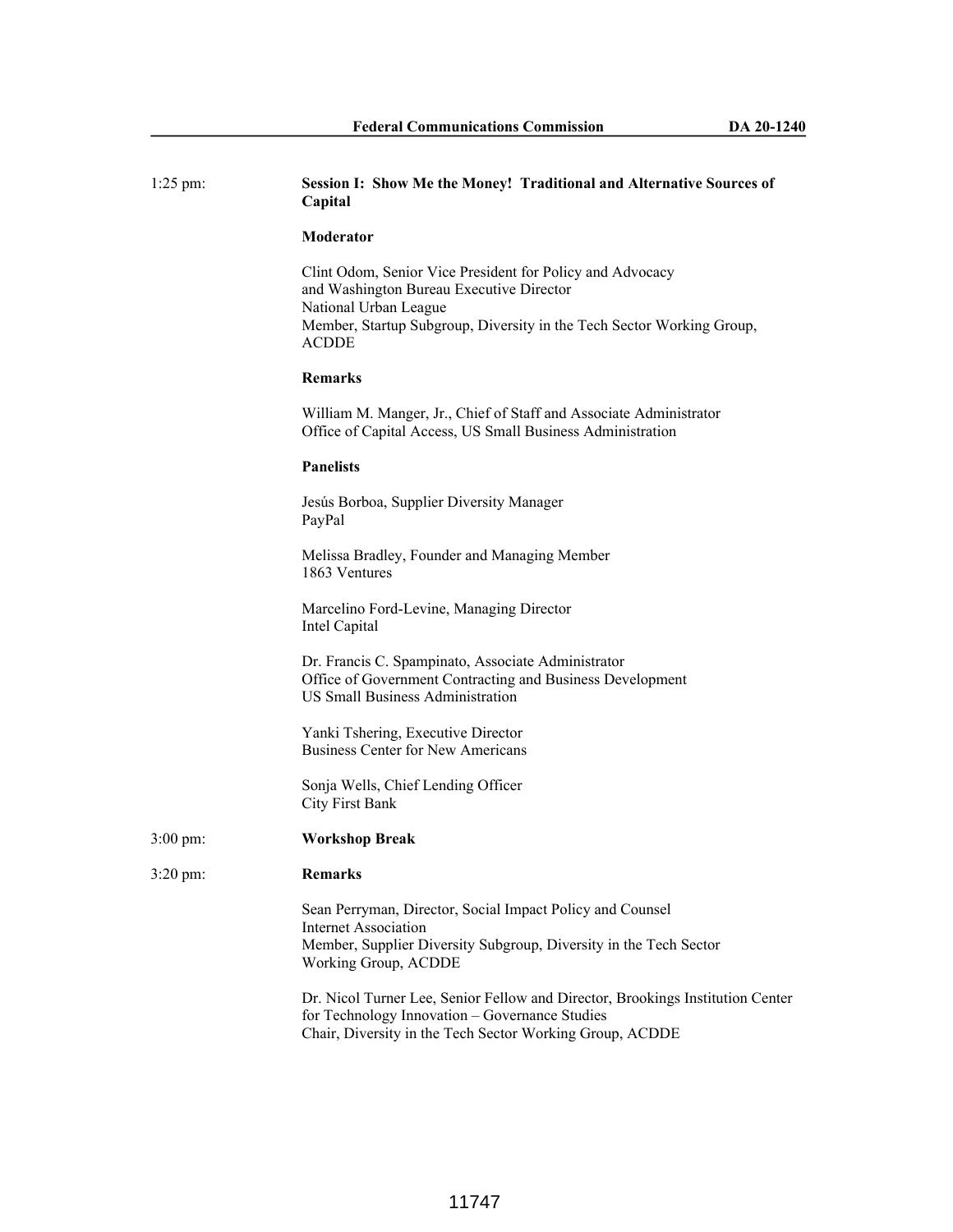| $3:30 \text{ pm}$ : | Session II: How to Pivot in a COVID-19 World: Opportunities and<br><b>Reinvention Strategies for Diverse Communications Businesses</b>                                                                              |
|---------------------|---------------------------------------------------------------------------------------------------------------------------------------------------------------------------------------------------------------------|
|                     | Moderator                                                                                                                                                                                                           |
|                     | Dr. Ron Johnson, Chief Subject Matter Expert – Diversity and Inclusion<br>The Wireless Infrastructure Association<br>Lead, Supplier Diversity Subgroup, Diversity in the Tech Sector Working Group,<br><b>ACDDE</b> |
|                     | <b>Remarks</b>                                                                                                                                                                                                      |
|                     | Marc Morial, President and CEO<br>National Urban League                                                                                                                                                             |
|                     | <b>Panelists</b>                                                                                                                                                                                                    |
|                     | Anita Stephens Graham, Maryland Market Manager<br>Arctaris Impact Fund; Advisor, Heart and Soul Magazine                                                                                                            |
|                     | Ajamu Johnson, Vice President, Procurement<br><b>Comcast Corporation</b>                                                                                                                                            |
|                     | Joyce Christanio, Senior Program Manager, Supplier Diversity<br>T-Mobile USA                                                                                                                                        |
|                     | David Reaves, Director - Partnerships and Professional Services, Public Sector<br>Verizon Business Group                                                                                                            |
|                     | Melynnie Rizvi, Deputy General Counsel, Senior Director of Employment,<br>Inclusion, and Impact<br>SurveyMonkey                                                                                                     |
|                     | Guylaine Saint Juste, Managing Director, Employer of Influence Strategy<br>Year Up                                                                                                                                  |
| $5:20$ pm           | <b>Closing Remarks</b>                                                                                                                                                                                              |
|                     | Susan Au Allen, National President and CEO, US Pan Asian American Chamber<br>of Commerce Education Foundation<br>Co-Lead, Digital Empowerment Subgroup, Digital Empowerment & Inclusion<br><b>Working Group</b>     |
|                     | Jamila Bess Johnson, Designated Federal Officer, Advisory Committee on<br>Diversity and Digital Empowerment<br><b>Federal Communications Commission</b>                                                             |